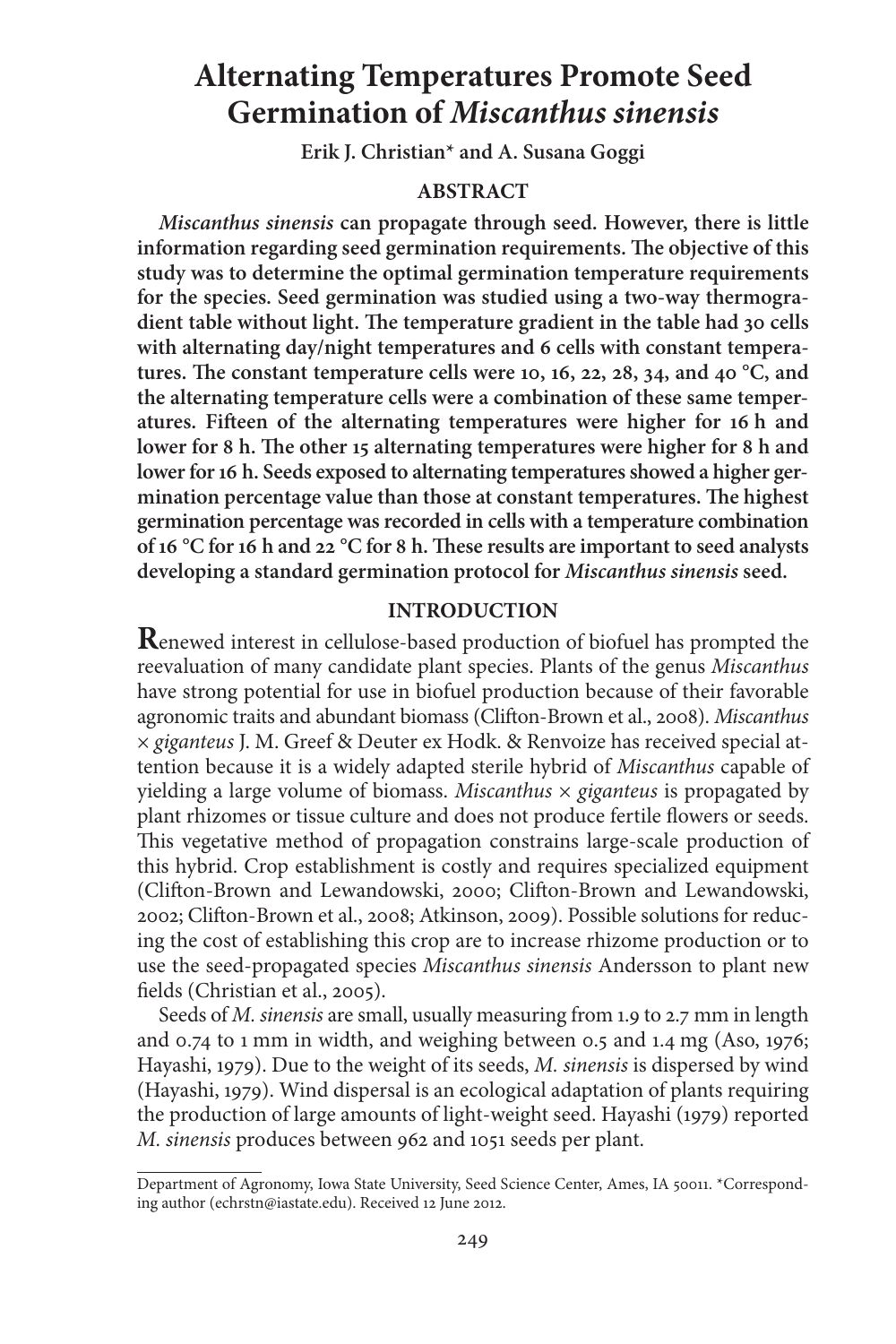Little is known about the germination requirements of M. sinensis seed. Aso (1976) examined dormancy and germination of M. sinensis, as well as the effect of gibberellic acid on germination. He found that final seed germination percentage was not related to seed size and although large seeds initiated germination earlier, they did not have a greater germination percentage than smaller seeds.

All plant species vary in their light and temperature requirements for seed germination. Some seeds require light to germinate (Jones, 1985; Bewley and Black, 1994; Baskin and Baskin, 2001; Copeland and McDonald, 2004), whereas others do not. In many cases, soil temperature signals the seed to germinate. Soil temperature fluctuates with the seasons, sending signals to seeds to either germinate or remain dormant (Baskin and Baskin, 2001). Through selection and adaptation to specific environments, plants have specific requirements for seed germination. Miscanthus sinensis is a C4, warm-season grass and, therefore, requires a relatively warm temperature for germination (Jones, 1985). Aso (1976) suggested that the temperature requirement for germination of M. sinensis was between 20 and 30 °C. Currently, no rules exist to test *M. sinensis* germination.

The objective of this research was to evaluate germination-temperature regi mens to use in the development of a germination protocol for M. sinensis. While previous studies of M. sinensis germination focused on wild collections (Aso, 1976), this study focused on lines in development as commercial varieties. Un der standing the temperature requirements for germination of improved varieties of M. sinensis will aid in the development of a standard germination protocol.

## **MATERIALS AND METHODS**

Four seed lots of M. sinensis seeds were obtained from Mendel BioEnergy Seeds, Hayward, CA. Seeds were produced in 2008 and the seed lots represented a randomly selected group typical of those received in a seed laboratory for testing. No other information on seed origin, viability or quality of the used seed lots was available. Seeds were stored in a cold room at 10 °C and 50% RH until tested in 2010. Seed lots were conditioned to remove broken seeds before testing. Only seeds from the pure seed component following a purity analysis were used in this experiment.

A thermogradient table was used to evaluate the effect of temperature on germination. The table was built in-house and consisted of an aluminum plate measuring  $75 \times 75 \times 3.5$  cm with four channels running along the edges. Cooled and heated water was pumped through the channels by two circulating water baths. Cooled water circulated through two perpendicular channels and heated water circulated through the other two, creating a temperature gradient across the table. The flow of water was set for  $16 h$  in one direction and 8 h in the opposite direction to simulate the fluctuations in temperature between day and night. This two-way thermogradient table created 36 areas with different temperatures, 30 cells with alternating temperatures and 6 cells with constant temperatures. Fifteen of the alternating temperatures were higher for 16 h and lower for 8 h. The other 15 alternating temperatures were higher for 8 h and lower for 16 h. The remaining six temperatures were constant throughout the 24-hour cycle. These constant temperatures were 10, 16, 22, 28, 34 and 40  $^{\circ}$ C. Table 1 lists the different temperature regimens used in this study. The mean temperature for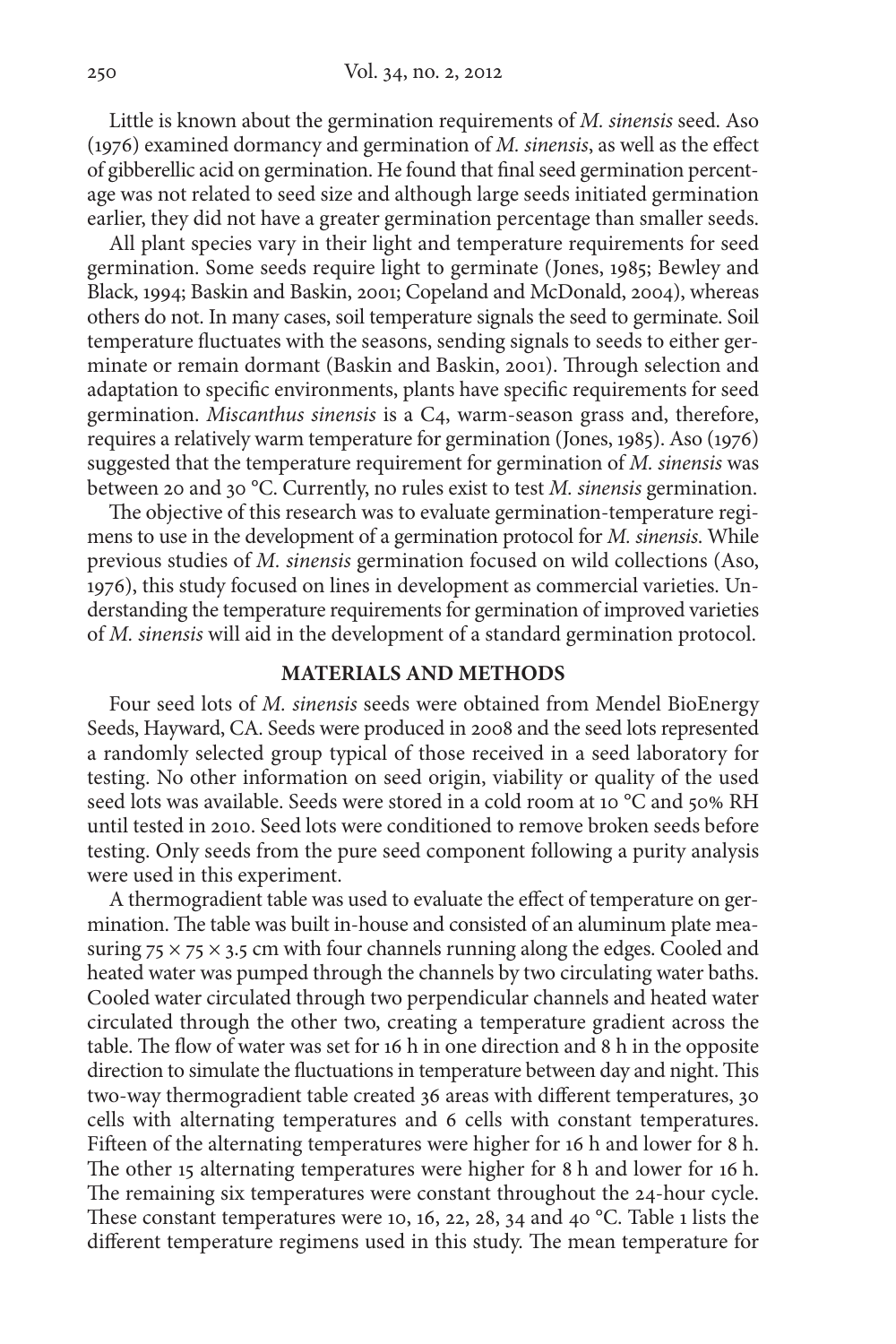| Temperature |    |                      |                        |               | Mean of firm seeds     |
|-------------|----|----------------------|------------------------|---------------|------------------------|
| 16 h        | 8h | Mean <sup>†</sup>    | Amplitude <sup>‡</sup> | Germination   | at the end of the test |
|             |    | $(^{\circ}C)$ ------ |                        | ( %)          | ( %)                   |
| 22          | 16 | 20                   | 6                      | 64.3 a \$     | $\mathbf 1$            |
| 22          | 10 | 18                   | 12                     | 60.3 ab       | $\mathbf{1}$           |
| 10          | 22 | 14                   | 12                     | 60.3 ab       | $\mathbf 1$            |
| 16          | 22 | 18                   | 6                      | 57.7 abc      | $\mathbf 0$            |
| 28          | 10 | 22                   | 18                     | 57.3 abc      | 1                      |
| 40          | 16 | 32                   | 24                     | 56.7 abc      | $\mathbf 0$            |
| 10          | 16 | 12                   | 6                      | 56.7 abc      | 3                      |
| 34          | 10 | 26                   | 24                     | 56.3 abc      | $\mathbf{1}$           |
| 28          | 16 | 24                   | 12                     | 56.3 abc      | 0                      |
| 22          | 28 | 24                   | 6                      | 55.0 abcd     | $\mathbf 0$            |
| 22          | 22 | 22                   | $\mathbf 0$            | 54.3 abcde    | $\mathbf 0$            |
| 10          | 28 | 16                   | 18                     | 54.3 abcde    | $\mathbf 1$            |
| 10          | 34 | 18                   | 24                     | 53.7 abcdef   | O                      |
| 40          | 28 | 36                   | 12                     | 53.3 abcdef   | 0                      |
| 40          | 22 | 34                   | 18                     | 53.3 abcdefg  | $\overline{O}$         |
| 34          | 28 | 3 <sub>2</sub>       | 6                      | 53.3 abcdefg  | $\mathbf 0$            |
| 16          | 16 | 16                   | $\mathbf 0$            | 53.3 abcdefg  | $\mathbf 1$            |
| 34          | 16 | 28                   | 18                     | 52.7 abcdefg  | $\mathbf 1$            |
| 28          | 22 | 26                   | 6                      | 52.0 abcdefg  | $\circ$                |
| 22          | 34 | 28                   | 26                     | 52.0 abcdefg  | $\mathbf 0$            |
| 34          | 22 | 30                   | 12                     | 51.7 abcdefg  | 0                      |
| 16          | 34 | 22                   | 18                     | 51.3 abcdefg  | 0                      |
| 16          | 28 | 20                   | 12                     | 51.3 abcdefg  | 0                      |
| 16          | 40 | 24                   | 24                     | 50.0 abcdefg  | $\mathbf 0$            |
| 28          | 28 | 28                   | $\mathbf 0$            | 49.3 abcdefg  | O                      |
| 40          | 10 | 30                   | 30                     | 49.0 abcdefgh | $\mathbf 1$            |
| 34          | 34 | 34                   | $\mathbf 0$            | 44.7 bcdefgh  | $\mathbf 0$            |
| 28          | 34 | 30                   | 6                      | 44.3 bcdefgh  | $\circ$                |
| 10          | 40 | 20                   | 30                     | 44.3 cdefgh   | $\mathbf 0$            |
| 40          | 34 | 38                   | 6                      | 43.7 cdefgh   | 0                      |
| 34          | 40 | 36                   | 6                      | 38.3 defgh    | 1                      |
| 22          | 40 | 28                   | 18                     | 38.3 efgh     | 0                      |
| 28          | 40 | 32                   | 12                     | 37.7 fgh      | $\mathbf 0$            |
| 16          | 10 | 14                   | 6                      | $36.0$ gh     | $\frac{5}{1}$          |
| 40          | 40 | 40                   | $\mathbf 0$            | 33.7h         | $\,1\,$                |
| 10          | 10 | 10                   | 0                      | 10.3 i        | 13                     |
|             |    |                      | Overall mean           | 49.6          |                        |

| TABLE 1. Mean germination of <i>Miscanthus sinensis</i> seeds subjected to 36 treat- |
|--------------------------------------------------------------------------------------|
| ments of temperature combinations for 16 and 8 h, simulating diurnal fluctua-        |
| tions. Four seed lots were used with three replications. Germination was recorded    |
| every 48 h for 14 d.                                                                 |

†Temperature (T) mean is the weighted mean of 16 h and 8 h periods at alternating temperatures using the formula  $[(T_{16} \times 16) + (T_8 \times 8)] \times 24^{-1}$ .

 $^\ddag$  Temperature amplitude calculated as T $_{\rm max}$  –  $T_{\rm min}.$ 

 $\delta$  Means with the same letter do not significantly differ (  $p \leq$  0.05), according to Tukey's test.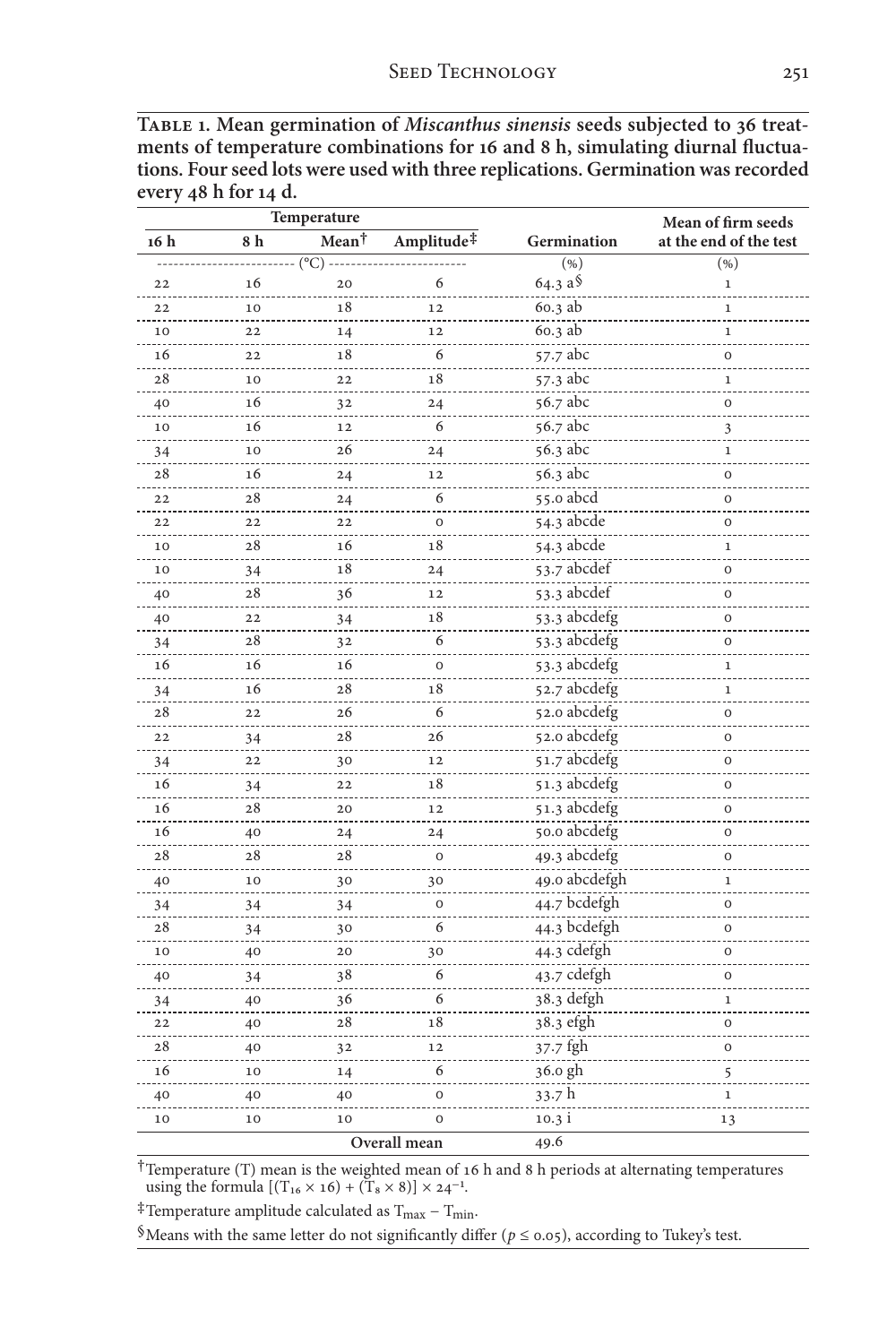each alternating temperature regimen was calculated as a weighed mean using the formula  $[(T_{16} \times 16) + (T_8 \times 8)] \times 24^{-1}$ , where  $T_{16}$  was the temperature during 16 h and  $T_8$  the temperature for 8 h (Table 1). The amplitude was calculated as the difference between high and low temperature ( $T_{max} - T_{min}$ ).

The thermogradient table was covered to allow seeds to germinate in the absence of light. Seeds were only briefly exposed to normal, low intensity fluorescent light while being evaluated every 48 h. Twenty-five seeds of each seed lot were planted on moistened blotter paper (Stults Scientific Engineering Corporation, Springfield, IL) inside plastic boxes measuring  $11 \times 11 \times 3.5$  cm. The seeds were watered when planted, then watered as needed for the duration of the experiment.

Every 48 h the boxes were removed from the thermogradient table to be evaluated under a dissecting scope (Fisher Scientific Company LLC, Pittsburgh, PA). Seed germination was recorded when the radicle had emerged 1 mm from the seed. Germinated seedlings were removed from the boxes to avoid second ary seedling infection from seed pathogens in case they were present in the seed lot. The experiment was terminated at 14 d and any ungerminated seeds were subjected to a firmness test to assess viability (Borza et al., 2007). The firmness test consisted of pressing the seeds with forceps. Firm seeds were clas sified as viable, while seeds that collapsed under the pressure of the forceps were classified as dead. The entire experiment was repeated three times.

Each plastic box containing seeds was considered an experimental unit. The experimental design was a randomized complete block, with three replications over time. The experiment was blocked by time due to the size-restriction imposed by the thermogradient table. The main effects were temperature and seed lot, and the interactions between block  $\times$  temperature and temperature  $\times$  seed lot were tested. The three-way interaction was used as the error term. Temperature was considered as a fixed effect, while seed lot and blocks were random. Germination data were analyzed using the generalized linear model statement (GLM) of SAS release 9.2 (SAS Institute Inc., Cary, NC) after testing and verify ing that data was normally distributed and that error variances were homogenous. Germination means were compared using Tukey's test at the 5% probability level. Also, germination mean single degree of freedom contrasts were calculated between constant temperature and alternating temperature regimens.

#### **RESULTS**

Based on ANOVA results, the main effect of seed lot and the interactions be tween temperature and seed lot were not significant (data not shown). Conse quently, we discuss the results of temperature and seed lot independently.

The single degree of freedom contrasts calculated between the mean germination percentage for all seed lots showed that mean germination percentage was significantly greater ( $p <$  0.0001) at alternating temperatures than constant temperatures, with an overall mean of 51.4% for alternating temperatures compared to 40.9% for constant temperatures.

The numerically highest mean germination percentage  $(64.3%)$  was observed at the alternating temperature regimen of 16 h at 22 °C and 8 h at 16 °C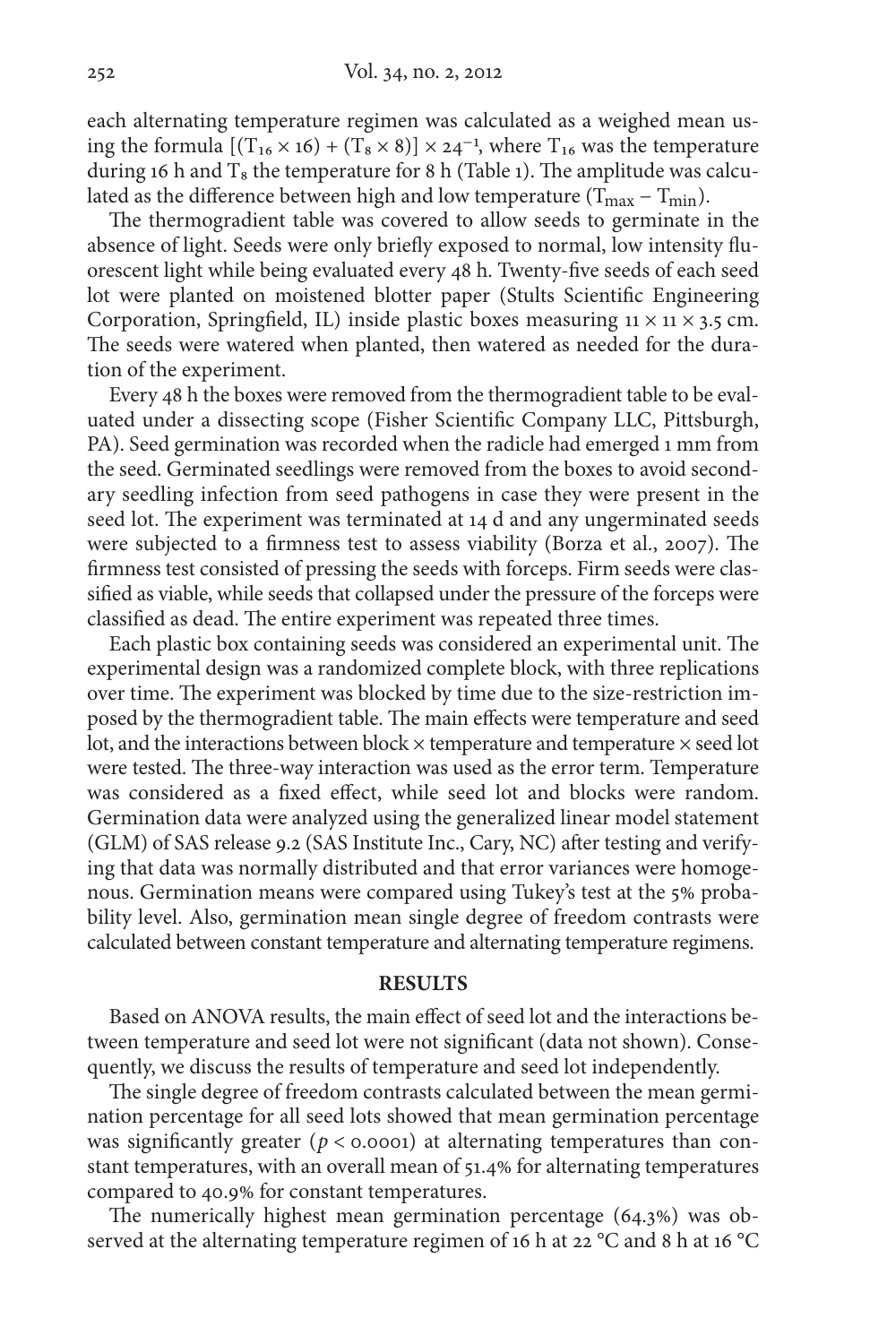(Table 1). However, this germination percentage was not statistically different from the mean germination percentage recorded at the next best 26 temperature regimens. The germination percentage of seeds at constant temperature of 10 °C was significantly lower than all other temperature regimens and was the lowest of all constant temperature regimens used in the experiment at 10.3% (Table 1). The germination percentage at constant temperatures of 16, 22, and 28 °C were not significantly different from each other. Germination percentage of seeds germinated using the constant temperature regimens were not among the top five values.

When treatments were ranked based on germination percentage, three of the top five alternating temperature regimens were 16 h warm, with temperature ranging from 22 to 28 °C, and 8 h cool temperatures ranging from 10 to 16 °C (Table 1). The top five ranking treatments were observed when mean temperatures ranged from 14 to 22 °C and had an amplitude of 6 to 18 °C. Two of the top-ranked five temperature regimens where highest germination percentage were recorded, had lower temperature for 16 h and higher temperature for 8 h (Table 1). This regimen is the standard temperature and time combination normally used in commercial laboratories. The temperature during the 16 h period was 10 °C and 22 °C during the 8 h time period. The mean temperature was 14 °C and the amplitude was 12 °C.

#### **DISCUSSION**

In order to develop a standard germination protocol for a species several factors must be considered, the main one being the optimum germination temperature. Seed testing laboratories use temperature regimens which simulate natural conditions in order to obtain the maximum germination from a seed lot. Both alternating and constant temperatures are used, depending on the species and their inherent temperature requirements.

The temperature regimen that maximized  $M$ . sinensis seed germination in our study was a combination of 22 °C for 16 h and 16 °C for 8 h. The weighted mean temperature of the top-ranking alternating temperature regimens was 18 °C and the amplitude was 10 °C (data not shown). The mean germination percentage for seeds germinated in temperature regimens with an amplitude of 6 °C was 9% higher than the mean germination percentage of seeds germinated at a constant temperature. Previous studies had shown that for some species, even an amplitude of 1 or 2 °C was enough to promote germination over an amplitude of 0 °C (Bewley and Black, 1994; Baskin and Baskin, 2001). In six of the nine treatments resulting in the highest germination values, the higher temperature was applied for 16 h and the lower for 8 h. These alternating temperature combinations were the reverse of those prescribed in the AOSA rules for testing seeds (AOSA, 2009) for almost all species requiring alternate temperatures, where the lower temperatures are prescribed for 16 h and the higher temperature for 8 h. Consequently, it would be impractical to use some of these temperature regimens when developing a standard germination test protocol for use in seed analysis since the equipment in seed testing laboratories is usually set for the opposite temperature/duration cycle.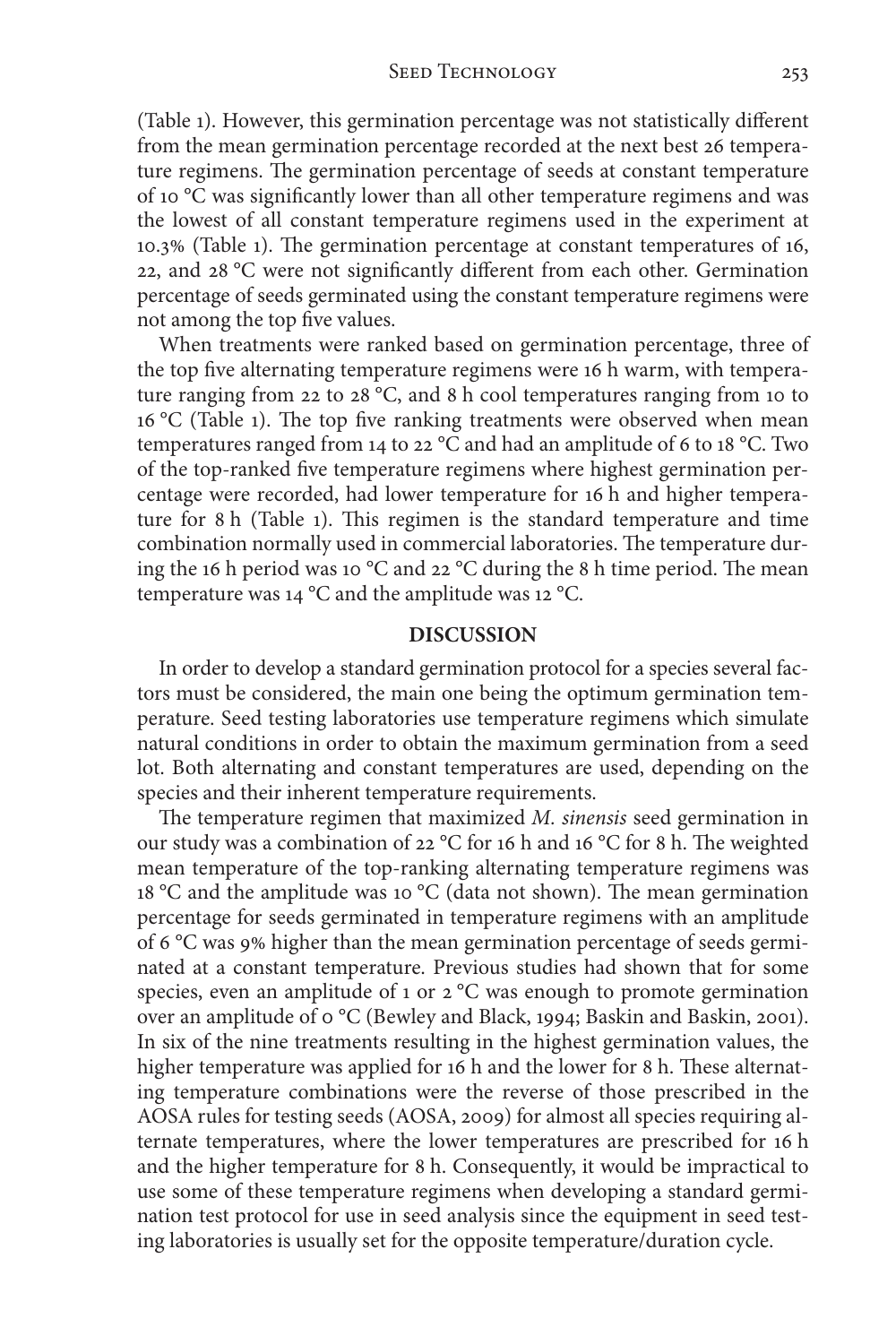Clifton-Brown et al. (2011) compared the germination of  $M$ . sinensis to switchgrass (Panicum virgatum L.), reed canary grass (Phalaris arundinacea L.), maize (Zea mays L.), and perennial ryegrass (Lolium perenne L.), to determine the thermal requirements for germination of M. sinensis and the geographical areas best suited for establishment using seeds. The authors showed that M. sinensis required a minimum germination temperature between 9.7 and 11.6  $^{\circ}$ C to reach 50% germination of viable seeds. They also showed that seed germination of M. sinensis required warmer minimum germination temperatures when compared to other C4 grasses. Aso (1976) reported that constant temperatures between 25 and 30 °C resulted in the greatest seed germination. However, the author did not compare the effect of constant temperatures to alternating temperature regimens on seed germination. Our results showed that the constant 22 °C temperature regimen had the greatest germination percentage of all constant temperature used, but was significantly lower than seeds germinated at the 22/16 °C temperature regimen (Table 1).

Average germination of the four seed lots was relatively low with a mean of 49.6% over all temperatures (Table 1). Baskin and Baskin (2001) recommend that any seeds used in germination studies should be those freshly harvested at physi ological maturity or soon thereafter. Seeds used in this study were produced in 2008 and were not fresh because at the time of this study fresh seed was unavailable. Fresh Miscanthus seeds could have dormancy. However, seeds that are allowed to dry down and are stored for a period of time, often have reduced dormancy or no dormancy at all (Baskin and Baskin, 2001). However, according to previous work, Miscanthus does not exhibit dormancy (Matumura and Yukimura, 1975), and our results, with one exception, indicated that the number of firm seeds was insignificant. Moreover, the rate of germination of seeds at the alternating temperature of 22/16 °C for 16/8 h showed that most viable seeds germinated within the first 10 d, indicating that the seed lot achieved maximum germination and that seed vigor was good (Fig. 1). Within the first six days of our study, 81% of the viable seeds had germinated at this alternating temperature (Fig. 1). The remaining 18% of viable seeds germinated within the next four days. Aso (1976) showed that M. sinensis seeds reached their maximum germination in 3, 4, 5, and 9 d, when germinated at constant temperatures of 30, 25, 20, and 15 °C, respectively. After 14 d, only one firm seed was found in the test. The firmness of this seed was confirmed using the published methodology by Borza et al. (2007). Borza et al. (2007) compared the results from the firmness test to those of the tetrazolium chloride test and demonstrated that there were no significant differences between these two tests. Consequently, this test was chosen due to the large number of ungerminated seeds at some cooler temperature regimens. Clifton-Brown et al. (2011) showed similar results where seeds subjected to alternating temperatures with means of 26.5 and 18.4 °C achieved maximum germination within 5 and 10 d, respectively. When developing a standard germination test protocol, it will be important to use alternating temperatures and to corroborate the absence of seed dormancy in M. sinensis.

Results from our study indicated that progress has been made towards the development of a standard germination protocol for M. sinensis in the absence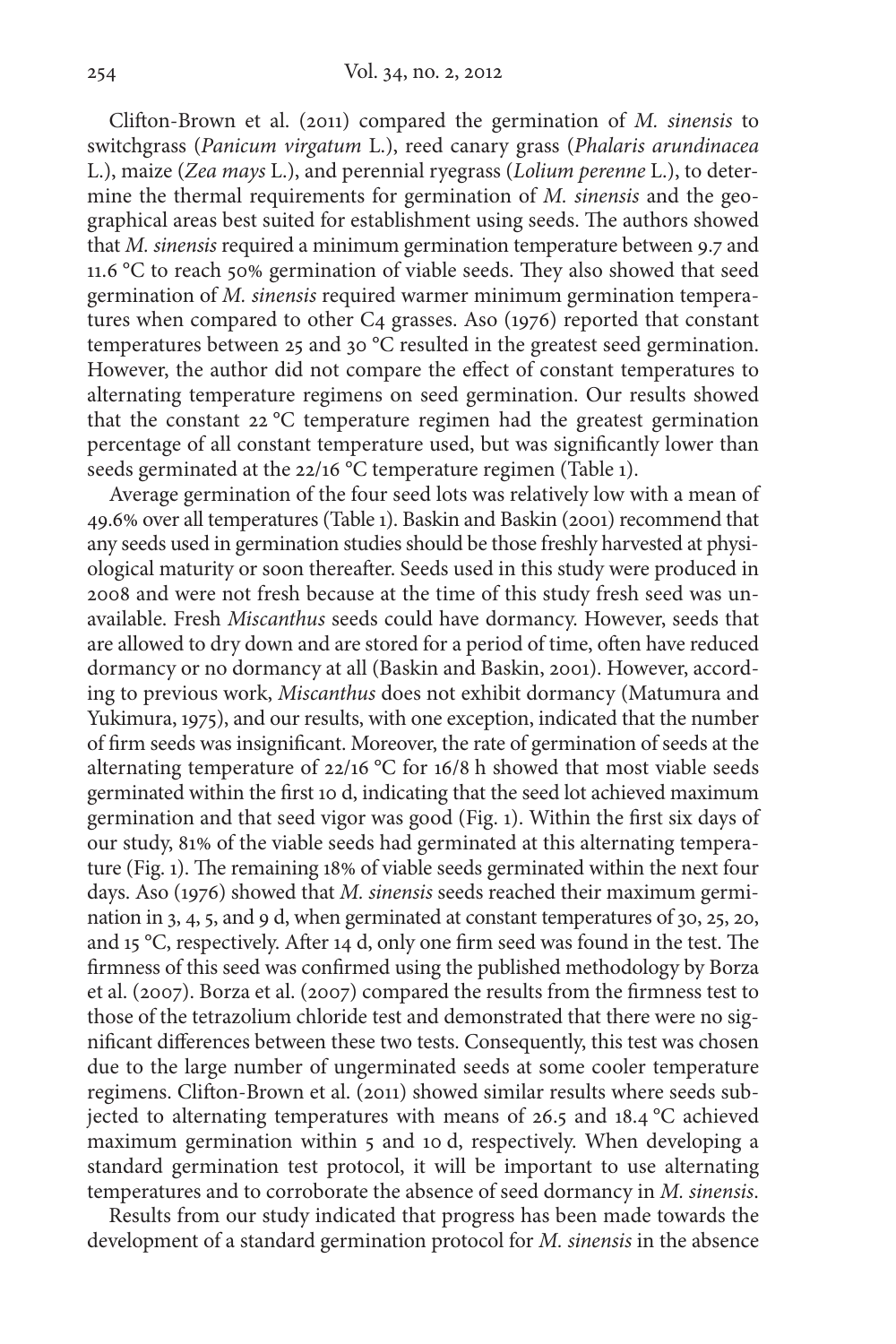**Figure 1. Cumulative germination of** *Miscanthus sinensis* **seeds exposed to a temperature regimen of 22/16 °C for 16/8 h. After planting, germinated seeds were removed every 48 h until the experiment was terminated at 14 d, and remaining ungerminated seeds were tested for viability.**



of light. The alternating temperatures of  $22/16$  °C in the dark produced the greatest germination. However, future studies should include fresh seeds to evaluate possible dormancy in Miscanthus seed and, if possible, test a higher number of seeds per sample. These conditions should be compared to temperature regimens currently used by germination laboratories to assess use-feasibility. Constant temperatures should not be considered when developing a seed germination test protocol for this species. It also has been shown that light has an effect on M. sinensis germination (Hsu, 1989) and the possibility of using light during the hours of exposure to higher temperatures should be explored in the development of a standard germination protocol.

### **ACKNOWLEDGMENTS**

We thank Mendel BioEnergy Seeds for supplying seeds used in the research, and Dr. Kenneth Moore for his statistical help. Financial support for the project was provided by the Association of Official Seed Analysts.

#### **REFERENCES**

Aso, T. 1976. Studies on the germination of seeds of Miscanthus sinensis Anderss. Science reports of the Yokohama National University. Section II: Biological and geological sciences. 23:27–37.

AOSA. 2009. Rules for testing seeds. Assoc. Off. Seed Anal. Ithaca, NY.

- Atkinson, C.J. 2009. Establishing perennial grass energy crops in the UK: a review of current propagation options for Miscanthus. Biomass Bioenerg. 33:752–759.
- Baskin, C.C. and J.M. Baskin. 2001. Seeds: ecology, biogeography, and evolution of dormancy and germination. Academic Press, San Diego, CA.